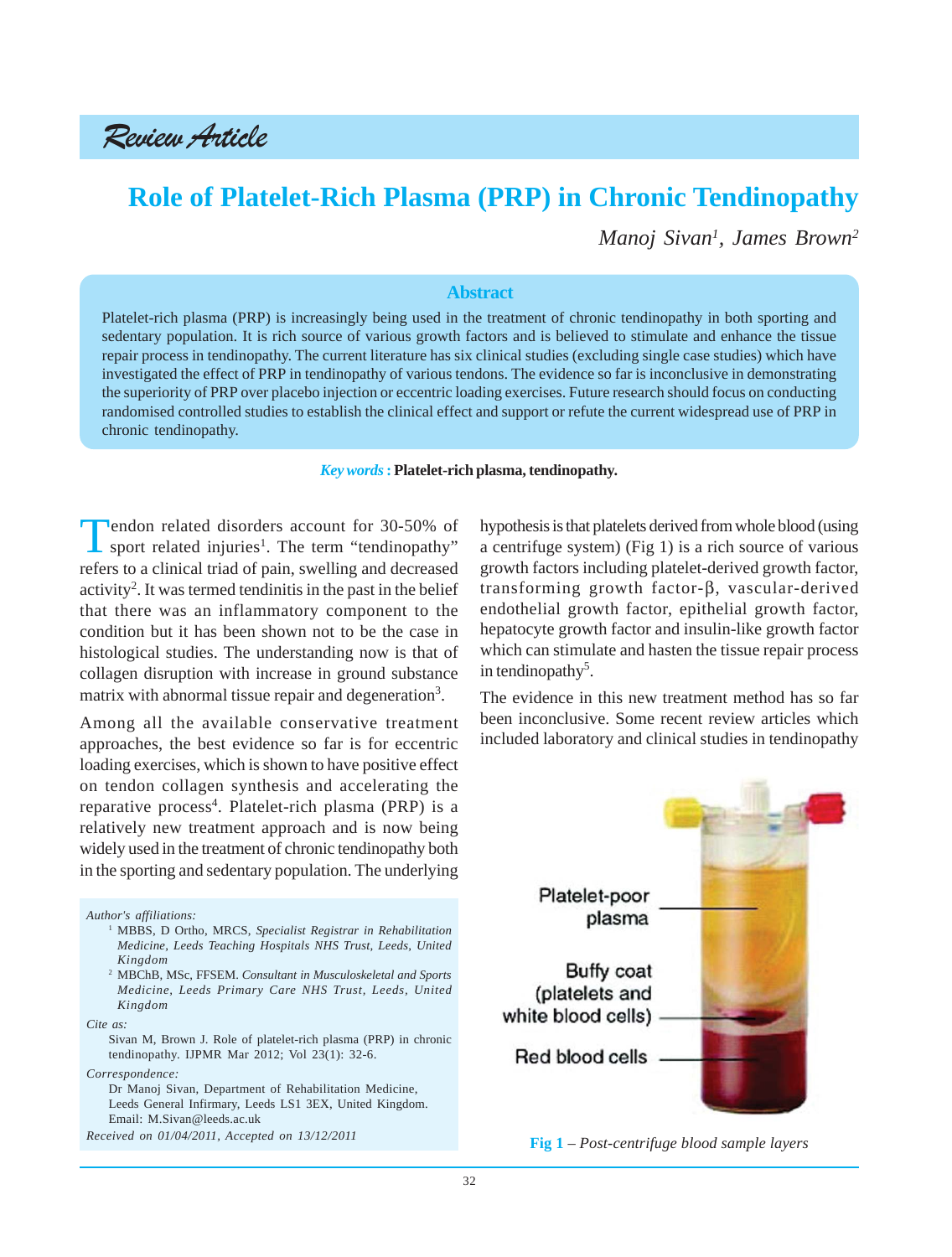concluded significant improvement in pain and functional activity with use of PRP6,7. However, the studies included in these reviews lacked high-quality randomised controlled clinical trials (RCT). Since then, there has been one recent RCT in Achilles tendinoapthy with one-year follow-up data which showed no significant effect of PRP over saline injection<sup>8</sup>. The International Olympic Committee (IOC) consensus paper on the use of PRP in sports medicine concludes that there is a lack of convincing evidence to support its use in clinical setting and calls for more research in basic science and robust clinical trials to test efficacy<sup>9</sup>.

This article aims to review the available clinical studies involving the use of PRP to treat tendinopathy. Clinical studies in both sporting and sedentary populations with well-defined outcome measures utilised to measure change have been included in this review. This review will help future research in terms of type of study, participant criteria, sample size, PRP type, imaging and outcome measurement needed to establish the real clinical effect of this treatment.

### **Summary of Studies:**

Six studies were deemed suitable for inclusion in this review. The studies which were not included were single case reports and cases which have investigated the role of augmenting surgical repair of tendon with PRP injection. The methodology of each included study was analysed to derive level of evidence based on recommendations from the Oxford Centre for Evidence-Based Medicine<sup>10</sup>. The evidence levels are I: High-quality Randomised Controlled Trial (RCT) or systematic review of level-I RCTs; II: Lesser-quality randomised controlled trial (eg, <80% follow-up, no blinding, or improper randomisation) or Prospective comparative study; III: Case-control study or Retrospective comparative study; IV: Case series; V: Expert opinion. Table 1 summarises the methodology and results of the studies included in this review.

# **Discussion:**

The results suggest the evidence so far is inconclusive for recommending use of PRP in routine practice. The best evidence so far is provided by the RCT by de Vos *et al*<sup>8</sup> which suggests no enhanced effect over saline injection in Achilles tendinopathy. However, the RCT by Peerbooms *et al* suggests that PRP had a significant enhanced effect when compared to steroid injection in lateral epicondylitis (tennis elbow). This is supported by another level II study in medial or lateral elbow epicondylitis (golfers or tennis elbow). Finally, two studies from same research group (one level IV study and the other level II study) suggest beneficial effect in patellar tendinopathy.

One could argue that PRP seems to be more effective in non-body weight bearing tendons (common wrist flexor/ extensor tendon origin) than body weight bearing tendons (patellar/achilles). In fact, the effect sizes of the intervention have been large with 93% improvement in the study by Mishra *et al*<sup>6</sup> and 64% in the RCT study by Peerboons *et al.* The effect size in studies involving patellar tendon or achilles tendon have been smaller. The study in achilles tendinopathy showed no benefit over saline injection<sup>8</sup> and in patellar tendinopathy, only 54% improvement in EQ-VAS after repeated injections (three in a 6-week period) was observed $11$ .

There is considerable variation in the techniques used in preparation of PRP. There is no standardisation across trials in terms of centrifuge technique, speed and time of centrifuge, apparatus used, storage time and concentration of platelets in the injected PRP. This makes comparability between studies difficult. The IOC consensus statement suggests having a classification system for different PRPs as it might help comparing efficacy among different products<sup>9</sup>. The belief is that the amount and type of growth factors may vary in these different products.

The injection technique varies across the reviewed studies. Most authors used anatomical landmarks to inject PRP in the most tender areas of the tendon. The studies by de Vos *et al*<sup>8</sup> and Gaweda *et al* however used ultrasound guidance to inject PRP in areas of most hypoechogenecity within the tendon. de Vos *et al*<sup>8</sup> though used ultrasound for guiding injection, did not report on the follow-up ultrasound findings. This might have been beneficial to know as this is a level I study and it did not show any difference in outcome between the two groups. Thickness of tendon, echogenecity and neovascularity are key features in ultrasound appearance of tendinopathy and are believed to be related to the severity of the tendinopathy.

All the studies had similar post-procedure rehabilitation programme which included initial rest to gradual buildup of eccentrically loaded exercises. Combining injection with eccentric exercises was utilised in most of the studies. The authors rightly defend that the outcome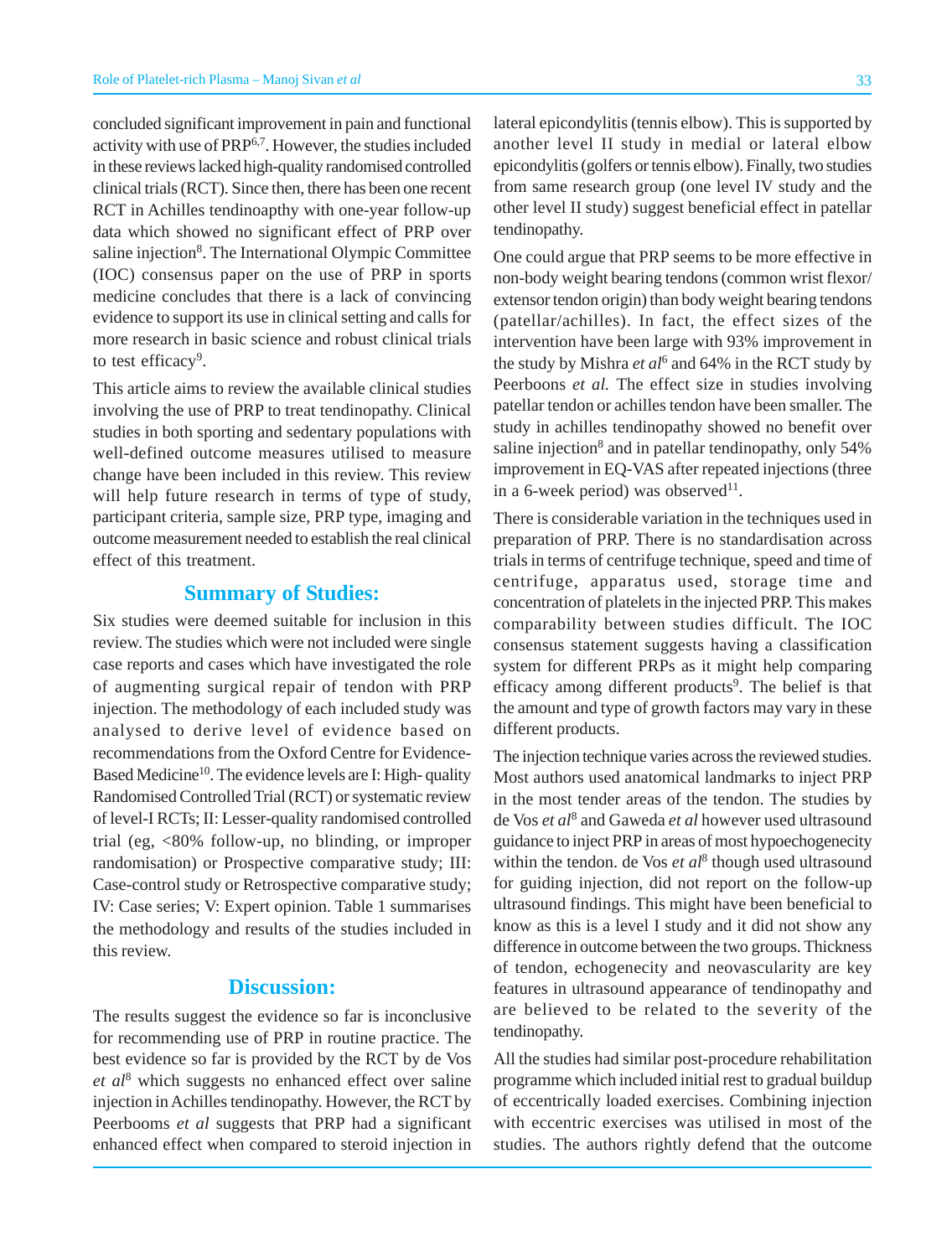| Evid-<br>ence<br>level | Year | Author             | N <sub>o</sub><br>of<br>patients | Tendon<br>$(I)$ PRP            | Inter-<br>vention<br>group | Control<br>(C)         | Outcome<br>measures<br>months          | Follow-<br>up | Outcomes (%<br>improvement<br>of PRP                                                              | Conclusion<br>on effect |
|------------------------|------|--------------------|----------------------------------|--------------------------------|----------------------------|------------------------|----------------------------------------|---------------|---------------------------------------------------------------------------------------------------|-------------------------|
| $\mathbf I$            | 2010 | de Vos<br>et al    | 54                               | Achilles                       | $1$ inj-<br>ection         | 1 Saline<br>injection  | VISA-A<br>$(0-100)$                    | 6             | Mean VISA-A<br>change: 7.8 to<br>21.7 in I group,<br>4.6 to 20.5 in C<br>group                    | Same<br>effect          |
| $\bf{I}$               | 2010 | Peerbooms<br>et al | 100                              | Elbow<br>lateral               | $1$ inj-<br>ection         | 1 Steroid<br>injection | <b>VAS</b><br>$(0-100)$<br><b>DASH</b> | 12            | Mean VAS<br>change: 65.8<br>to $50.1$ in C group<br>$(24\%)$ , 70.1 to 25.3<br>in I group $(64%)$ | <b>Better</b><br>effect |
| $\mathbf{I}$           | 2006 | Mishra<br>et al    | 20                               | Elbow<br>medial<br>and lateral | $1$ inj-<br>ection         | $1$ LA inj-<br>ection  | <b>VAS</b><br>$(0-100)$                | 25            | Mean VAS<br>change: 80.3 to<br>5.7 (93%) in<br>I group, values<br>not reported for<br>C group     | Positive<br>effect      |
| $\mathbf{I}$           | 2010 | Filardo<br>et al   | 31                               | Patellar                       | $3$ inj-<br>ection         | Exercise<br>therapy    | EO-VAS<br>$(0-100)$                    | 6             | Mean EQ-VAS<br>change: 52.7 to<br>78.3 (54%)                                                      | <b>Better</b><br>effect |
| <b>IV</b>              | 2010 | Gaweda<br>et al    | 14                               | Achilles                       | $1$ inj-<br>ection         |                        | <b>AOFAS</b><br>VISA-A                 | 18            | Mean AOFAS<br>change: 55 to<br>96, Mean<br>VISA-A change:<br>24 to 96                             | Positive<br>effect      |
| <b>IV</b>              | 2009 | Kon<br>et al       | 20                               | Patellar                       | $3$ inj-<br>ection         |                        | EQ-VAS<br>$(0-100)$<br>$SF-36$         | 6             | Mean EQ-VAS<br>change: 57 to<br>82 (58%)                                                          | Positive<br>effect      |

**Table 1:** *Summary of Methods, Results and Conclusion of Included Studies*

cannot be attributed solely to the exercise component of the treatment as the included patients had failed treatment with eccentric exercises prior to the PRP injection. The role of orthosis in the rehabilitation protocol is debatable. The study by Gaweda *et al* had an additional orthosis (heel lift in shoe) to offload the achilles tendon which was not used in the RCT by de Vos *et al*. 8

Another unknown factor is the ideal time for PRP treatment. It is difficult to conclude from these trials whether this treatment is better suited for treatment of refractory tendinopathy or as an add-on to eccentric exercise rehabilitation programme early in the treatment of the condition. Most of the included studies had patients with failed conservative treatment methods for at least 6 months prior to PRP treatment. It is not known whether including patients at an early stage will lead to improved benefit from the treatment. It might also be interesting to conduct a trial comparing PRP and eccentric exercises,

however the trial cannot be blinded and would be biased by the placebo effect of the injection. Such a trial would have to include a crossover design to overcome such a treatment bias.

There is lack of uniformity in outcome measures used in the studies. The VAS has been used in few studies to capture change in pain intensity. The tendon specific outcomes like VISA-A have been used by de Vos *et al*<sup>8</sup> and Gaweda *et al*. SF-36 has been used in the study by Kon *et al*, to demonstrate change in general well being. Only one study reports on ultrasound appearances of tendon. In the study by Gaweda *et al*, the changes seen with improvement in pain were reduced thickness of tendon and resolution of hypoechoic areas within the tendon. Interestingly the study noted increased neovascularity within and around the tendon with reduction of pain, which is normally not the case with successful treatment of tendinopathy.